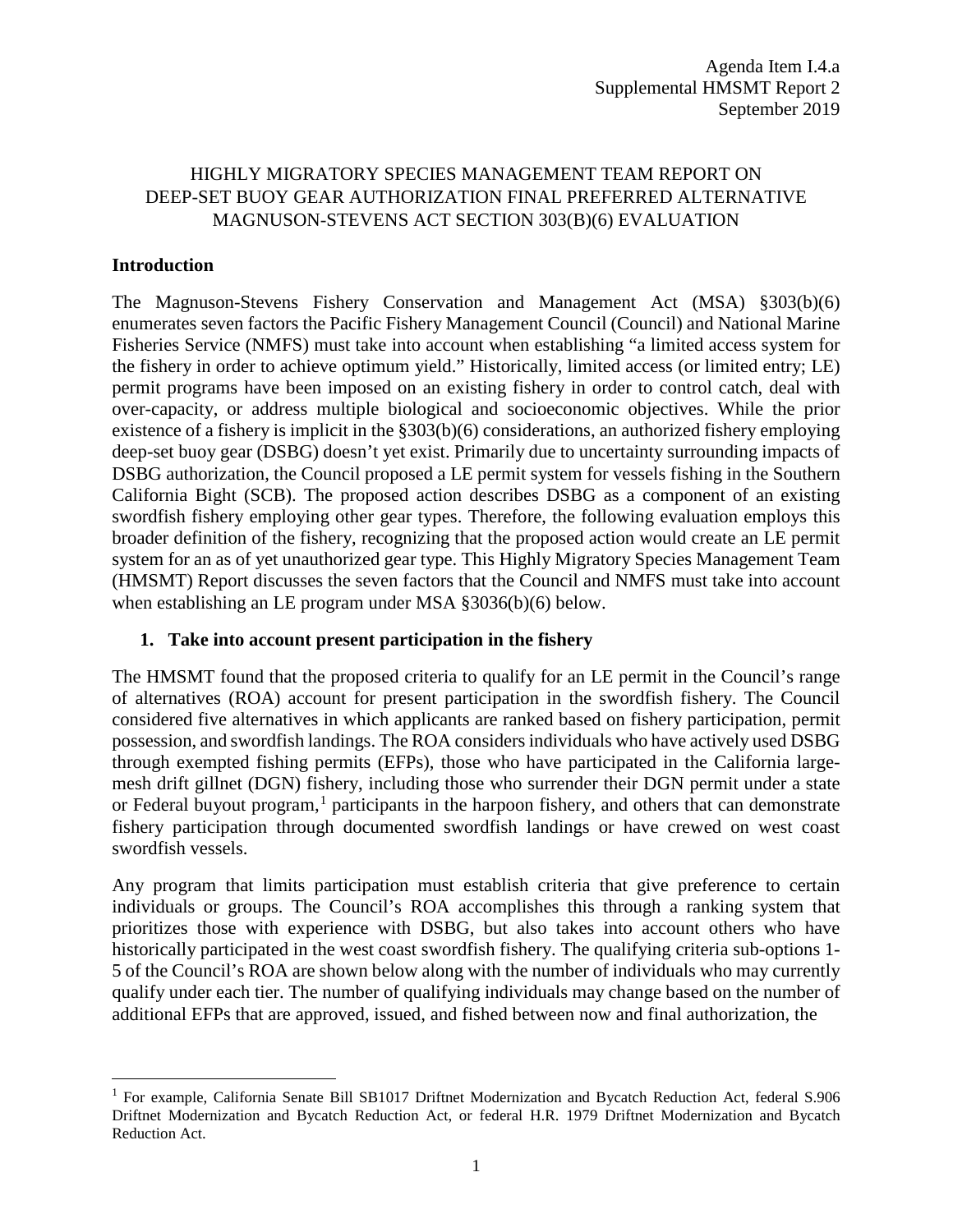number of individuals who participate in a state or Federal DGN permit trade-in or buy-out program, as well as verification of landings and observer data.

Season is April 1 - March 31 of the following year.

Data Source: Permit data - CDFW Automated Data Licensing System (ALDS), extracted 09/12/2019; Landings data - PacFIN, extracted 09/12/2019 **One Permit Multiple Permits** Sub-Option 1: **Issued Per Issued Per** Individual Individual **Potential Permits Cumulative Total Ranking Category Cumulative Total** 1. "Active" EFP Recipients\* 97 97 97 (10 obs DSBG days by \*specified date. Council could approve additional EFPs which could qualify) 2. "Active" DGN Permit - Trade-in 29 126  $111\,$ (1 DGN landing, 2013/14-2017/18 seasons) 3. "Active" Swordfish (harpoon) Permit 17 plus 10 DGN swordfish 153 117 (Possess 2018/19 permit, 1 HPN landing, 2013/14-2017/18 seasons) permits 4. "Active" DGN Permit - No Trade-In 29 minus # active trade-in 153 117 (1 DGN landing, 2013/14-2017/18 seasons) 5. "Inactive" DGN Permit - Trade-in 37 190 146 (No DGN landings since 03/31/2013) 6. "Inactive" DGN Permit - No Trade-In 37 minus # inactive trade-in 190 146 (No DGN landings since 03/31/2013) 7. "Inactive" EFP Recipients 97 - active 190 146 (>= 1 and <10 obs DSBG days by \*specified date. Council could approve additional EFPs which may qualify) 8. "Active" Expired DGN & Swordfish Permits 0 DGN plus 0 HPN 190 146 (Expired permits w/ 1 landing, 2013/14-2017/18 seasons) 9. "Inactive" Expired DGN & Swordfish Permits 6 DGN plus 66 HPN 262 209 (Expired permits w/ no landings since 03/31/2013) 10. Other West Coast Swordfish Landings 48 310 257 (1 landing of swordfish, 2013/14-2017/18 seasons) 11. Other Applicants  $\pmb{0}$  $\mathbf 0$ 300 (First-come, first-serve)

|                                                                                                       |                          | <b>One Permit</b>       |
|-------------------------------------------------------------------------------------------------------|--------------------------|-------------------------|
| <b>Sub-Option 2:</b>                                                                                  |                          | <b>Issued Per</b>       |
|                                                                                                       |                          | Individual              |
| <b>Ranking Category</b>                                                                               | <b>Potential Permits</b> | <b>Cumulative Total</b> |
| 1. "Active" DGN Permit                                                                                |                          |                         |
| (1 DGN landing, 2013/14-2017/18 seasons)                                                              | 29                       | 29                      |
| 2. "Active" EFP Recipients                                                                            |                          |                         |
| (Iss. by 12/31/2018, 10 obs DSBG days by *specified date. Council could approve additional EFPs which | 45                       | 66                      |
| could qualify)                                                                                        |                          |                         |
| 3. "Inactive" DGN Permit                                                                              | 37                       | 98                      |
| (No DGN landings since 03/31/2013)                                                                    |                          |                         |
| 4. "Active" Swordfish (harpoon) Permit (current)                                                      | 17                       |                         |
| (Possess 2018/19 permit, 1 HPN landing, 2013/14-2017/18 seasons)                                      |                          | 106                     |
| 5. Crew Members w/ DSBG Experience                                                                    | 46                       |                         |
| (Minimum 1 day DSBG experience before 11/7/2018)                                                      |                          | 152                     |
| 6. Other West Coast Swordfish Landings                                                                |                          |                         |
| (1 swordfish landing between 3/9/2000 and 11/7/2018)                                                  | 174                      | 323                     |
| 7. Crew members w/ Swordfish Experience (non-DSBG)                                                    |                          |                         |
| (Minimum 1 day swordfishing experience, any gear, between 3/9/2000 and 11/7/2018)                     | <b>TBD</b>               | 300                     |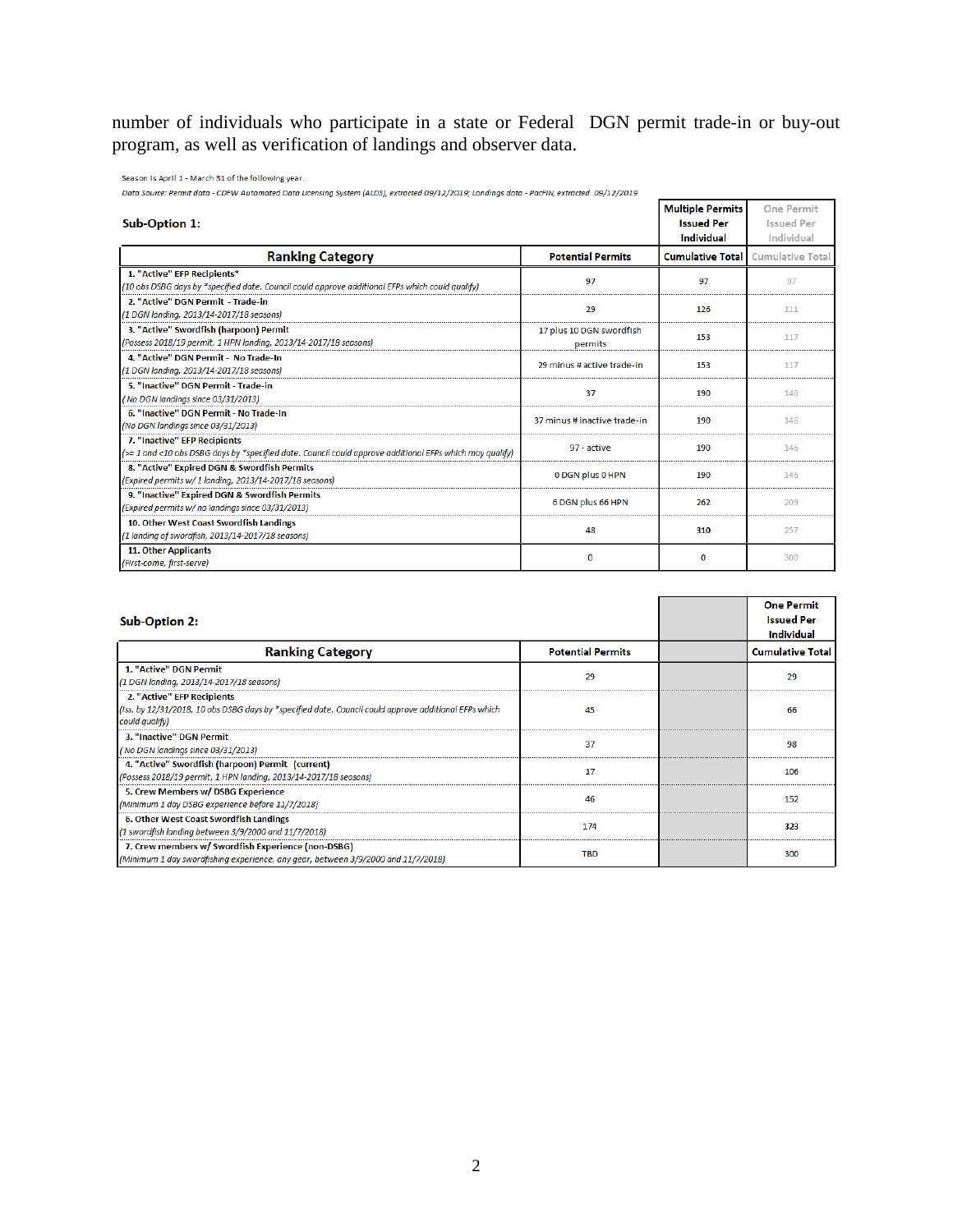| Sub-Option 3:                                                                                                                                | <b>Multiple Permits</b><br><b>Issued Per</b><br><b>Individual</b> | <b>One Permit</b><br><b>Issued Per</b><br>Individual* |                         |
|----------------------------------------------------------------------------------------------------------------------------------------------|-------------------------------------------------------------------|-------------------------------------------------------|-------------------------|
| <b>Ranking Category</b>                                                                                                                      | <b>Potential Permits</b>                                          | <b>Cumulative Total</b>                               | <b>Cumulative Total</b> |
| 1. a) "Active" DGN Permit - Trade-in<br>(1 DGN landing, 2013/14-2017/18 seasons)                                                             | 29                                                                | 29                                                    |                         |
| b) "Active" EFP Recipients<br>(Iss. by 12/31/2018, 30 sets by Final Rule)                                                                    | 45                                                                | 74                                                    |                         |
| 2. "Active" Swordfish (harpoon) Permit<br>(1 HPN landing, 2013/14-2017/18 seasons)                                                           | 17                                                                |                                                       | 82                      |
| 3. "Active" DGN Permit - No Trade-In<br>(1 DGN landing, 2013/14-2017/18 seasons)                                                             | 29 minus # active trade-in                                        |                                                       | 82                      |
| <b>4. Active EFP Recipients</b><br>(Iss. after 12/31/2018, 30 sets by Final Rule. Council could approve additional EFPs which could qualify) | <b>TBD</b>                                                        |                                                       | <b>TBD</b>              |
| 5. "Inactive" DGN Permit - Trade-In<br>(No DGN landings since 03/31/2013)                                                                    | 37                                                                |                                                       | <b>TBD</b>              |
| 6. "Inactive" DGN Permit - No Trade-In<br>(No DGN landings since 03/31/2013)                                                                 | 37 minus # inactive trade-in                                      |                                                       | <b>TBD</b>              |
| 7. DSBG EFP crew<br>(50 logged days on EFP DSBG vessel)                                                                                      | <b>TBD</b>                                                        |                                                       | Maximum 200             |

\* Active EFP participants who also qualify as active DGN and trade in their permit would be eligible to receive 2 permits

| Sub-Option 4: Preliminary Preferred Alternative                                                                                                        |                              | <b>One Permit</b><br><b>Issued Per</b><br><b>Individual</b> |
|--------------------------------------------------------------------------------------------------------------------------------------------------------|------------------------------|-------------------------------------------------------------|
| <b>Ranking Category</b>                                                                                                                                | <b>Potential Permits</b>     | <b>Cumulative Total</b>                                     |
| 1. "Active" EFP Recipients<br>(10 obs. Sets by 12/31/2018)                                                                                             | 20                           | 20                                                          |
| 2. "Active" DGN Permit - Trade-in<br>(1 DGN landing, 2013/14-2017/18 seasons)                                                                          | 29                           | 43                                                          |
| 3. "Active" EFP Recipients<br>(10 obs. Sets by Final Rule. Up to 77 additional EFPs already approved, plus EFPs approved in the future<br>may qualify) | <b>TBD</b>                   | <b>TBD</b>                                                  |
| 4. "Active" Swordfish (harpoon) Permit<br>(Possess 2018/19 permit, 1 HPN landing, 2013/14-2017/18 seasons)                                             | 17                           | <b>TBD</b>                                                  |
| 5. "Active" DGN Permit - No Trade-In<br>(1 DGN landing, 2013/14-2017/18 seasons. Up to 5 additional permits may qualify)                               | 29 minus # active trade-in   | <b>TBD</b>                                                  |
| 6. "Inactive" DGN Permit - Trade-In<br>(No DGN landings since 03/31/2013)                                                                              | 37                           | <b>TBD</b>                                                  |
| 7. "Inactive" DGN Permit - No Trade-In<br>(No DGN landings since 03/31/2013)                                                                           | 37 minus # inactive trade-in | <b>TBD</b>                                                  |
| 8. Demonstrated Swordfish Experience<br>(04/01/2013 - Final Rule)                                                                                      | <b>TBD</b>                   | <b>TBD</b>                                                  |
| 9. Other Applicants<br>(First-come, first-serve)                                                                                                       | 300 minus Cumulative Total   | 300                                                         |

| <b>Sub-Option 5: Permit Possession</b>                     | <b>Multiple Permits</b><br><b>Issued Per Individual</b> |       |  |
|------------------------------------------------------------|---------------------------------------------------------|-------|--|
| Category                                                   | <b>Potential Permits</b>                                | Total |  |
| DGN, Swordfish (harpoon) or DSBG permit (as of 09/12/2019) | 66 DGN + 118 harpoon + 97 EFP                           | 215   |  |

#### **2. Take into account historical fishing practices in, and dependence on, the fishery**

The HMSMT found that the LE options in the Council's ROA account for historical fishing practices in, and dependence on, the fishery by giving preference to individuals who have a history of west coast swordfish landings, including harpoon, DGN, DSBG, and other gear types (e.g., longline). Table 1 below shows the frequency distribution of the percent of 2009-2018 total exvessel revenue (inflation-adjusted dollars) for all species from vessels using DSBG, DGN, or harpoon gear derived from those gear-types. It can be seen that 37 percent of these vessels (35 of 96 vessels) derived less than 10 percent of total ex-vessel revenue from landings using these geartypes. At the other end of the scale there were 27 vessels, or 28 percent of the total number of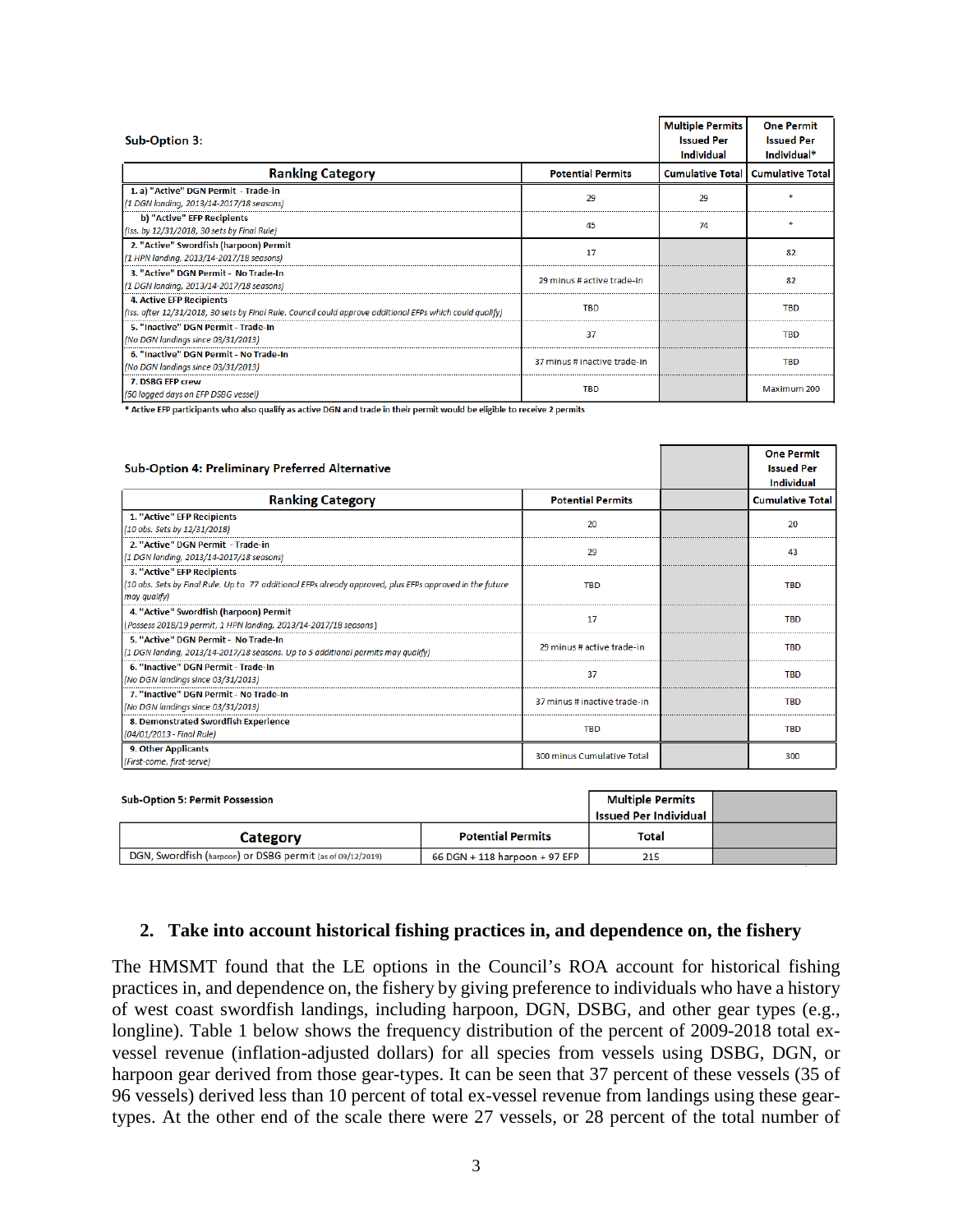vessels, that derived 90 percent or more of their ex-vessel revenue from landings using these geartypes.

| <b>Interval</b> | <b>Number of</b><br>vessels | Percentage     |
|-----------------|-----------------------------|----------------|
| $0\% - 10\%$    | 35                          | 36.5           |
| 10%-20%         | 7                           | 7.3            |
| 20%-30%         | 6                           | 6.2            |
| 30%-40%         | 5                           | 5.2            |
| 40%-50%         | $\overline{4}$              | 4.2            |
| 50%-60%         | 3                           | 3.1            |
| 60%-70%         | 3                           | 3.1            |
| 70%-80%         | $\overline{0}$              | $\overline{0}$ |
| 80%-90%         | 6                           | 6.2            |
| 90%-100%        | 27                          | 28.1           |

**Table 1. For vessels that used DSBG, DGN, or harpoon gear between 2009-2018, the proportion of inflation-adjusted ex-vessel revenue derived from landings of these gear-types.**

[PacFIN comprehensive\_ft accessed 9/10/19.]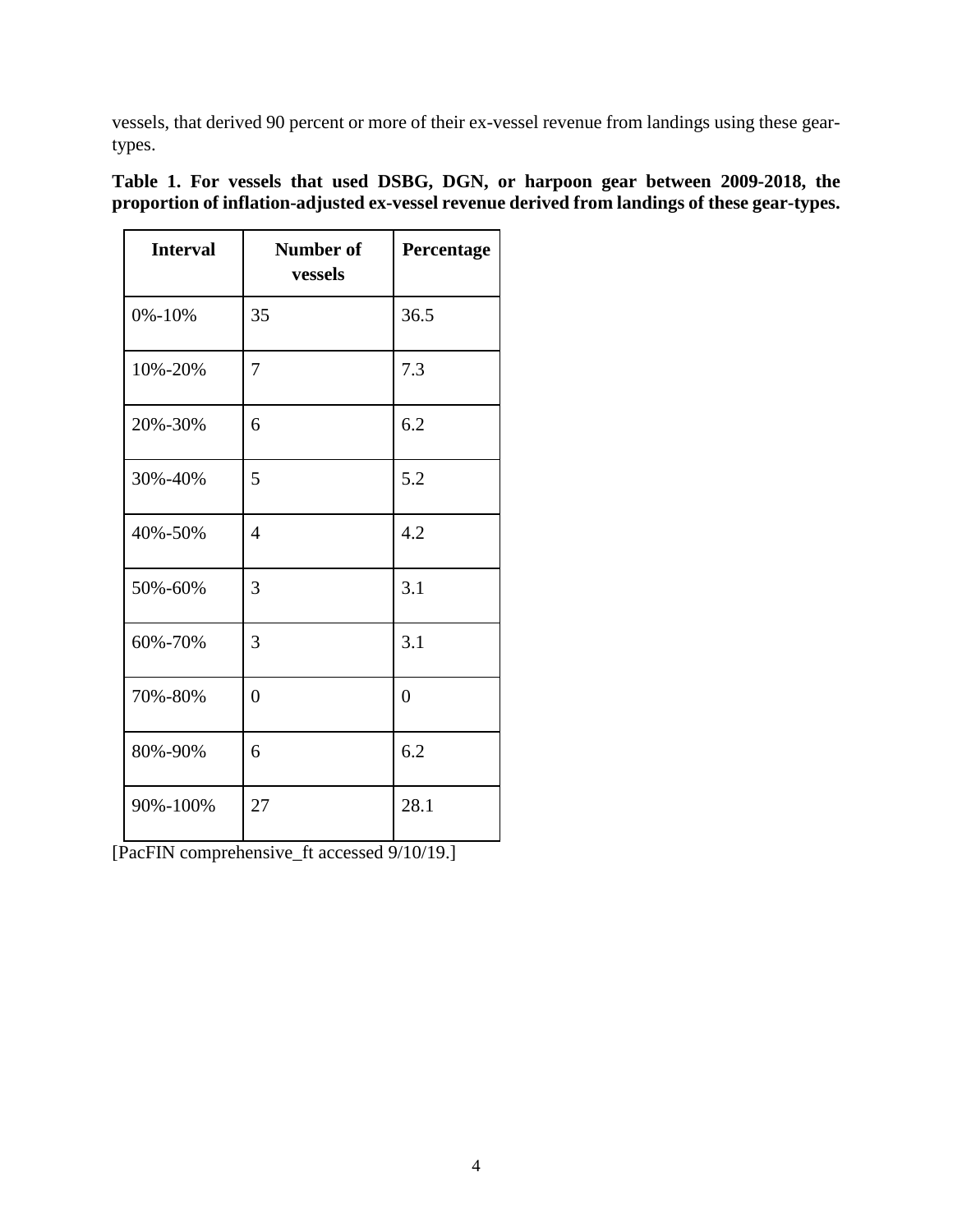

### **Figure 1: For vessels using DSBG, DGN, or harpoon gear, 2009-2018, the proportion of total inflation-adjusted ex-vessel revenue from these gear types.**

The distribution observed in Figure 1 is representative of a range of fishery participation, including many vessels with low levels of participation and a small, specialist group that is highly dependent on the fishery for its revenue. Participants in the swordfish fishery prospectively using DSBG may have a similar distribution, although knowledge in the spatio-temporal distribution of swordfish learned from the use of other gear-types to catch swordfish is likely to be an important contributor to any participant's success in using the gear.

The table below shows the frequency distribution of the percentage of total ex-vessel revenue (2009-2018, inflation-adjusted dollars) derived from gear-types for vessels that made landings with DSBG under an EFP (Table 2). The left panel shows the percentage of total revenue derived from DSBG only (also depicted in Figure 2). The right panel shows the percentage of total revenue derived from all HMS gear types, including DSBG (also depicted in Figure 3). While most vessels that made landings with DSBG derived less than 50 percent of their total revenue from this gear type (16 of 19 vessels), a significant proportion of these vessels derived more than 50 percent of their total revenue from all HMS gear-types (11 of 19 vessels) and 7 vessels derived more than 90 percent of their revenue from HMS gear types. This suggests that vessels participating in DSBG EFPs are highly focused on HMS fisheries. Because these vessel operators are most likely to receive LE permits under the Council proposal, it is likely that DSBG participants would be highly dependent on HMS fisheries. Although this includes other swordfish gear-types, the surface hookand-line albacore fishery is by far the largest HMS fishery on the U.S. West Coast based on participation and revenue. Although landings from this fishery are concentrated in Oregon and Washington ports, vessels from Southern California will seasonally move north to participate in the albacore fishery. This may also be true of participants in the prospective DSBG fleet.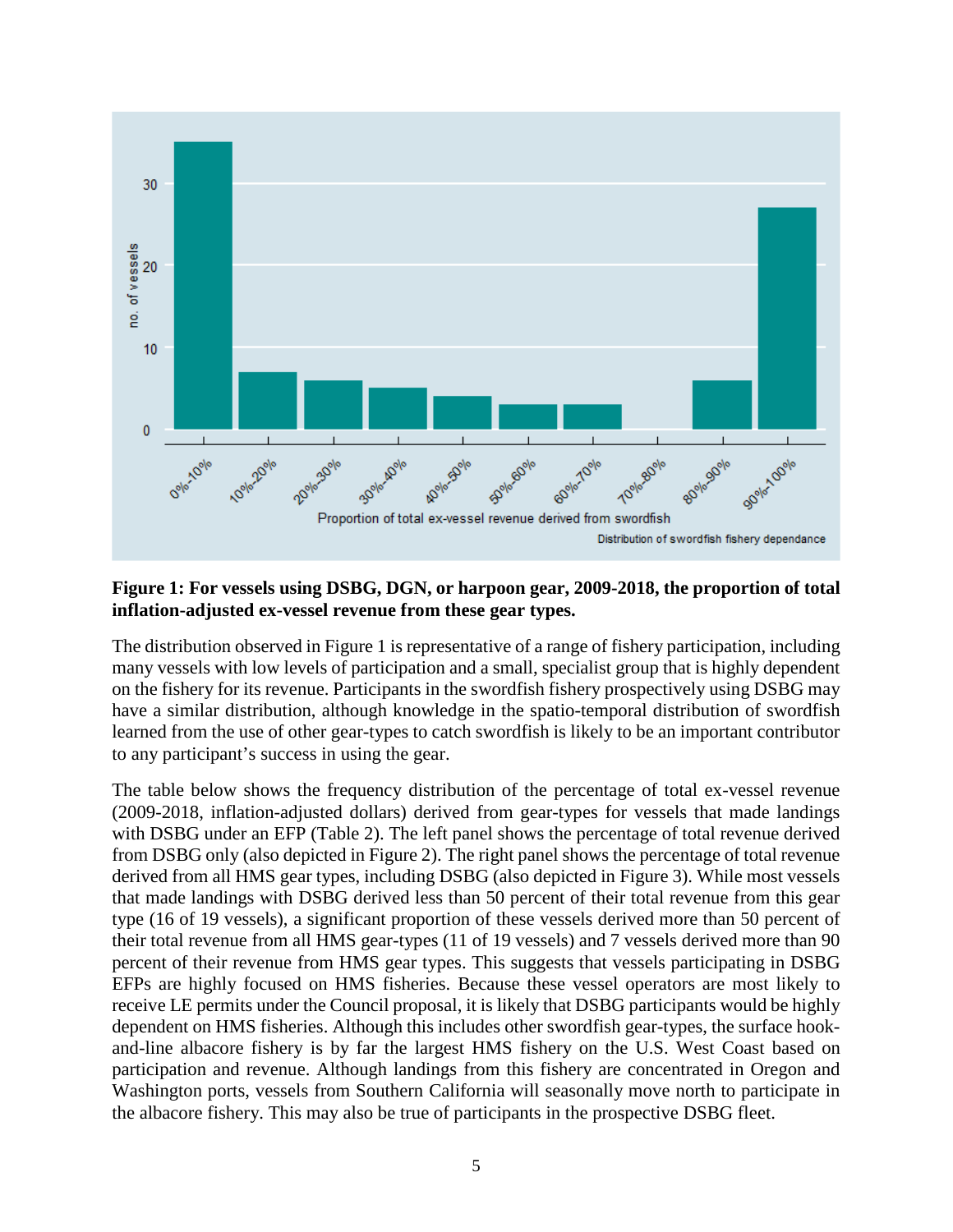|          | <b>DSBG</b>      |            | <b>All HMS Gears</b> |            |  |
|----------|------------------|------------|----------------------|------------|--|
|          | <b>Number of</b> |            | <b>Number of</b>     |            |  |
| Interval | vessels          | Percentage | vessels              | Percentage |  |
| 0%-10%   | 10               | 52.6       | 5                    | 26.3       |  |
| 10%-20%  |                  | 10.5       | 0                    |            |  |
| 20%-30%  | 4                | 21.1       |                      | 5.3        |  |
| 30%-40%  |                  |            |                      | 5.3        |  |
| 40%-50%  |                  |            |                      | 5.3        |  |
| 50%-60%  |                  | 5.3        |                      | 5.3        |  |
| 60%-70%  |                  | 5.3        |                      | 5.3        |  |
| 70%-80%  |                  | 5.3        |                      | 5.3        |  |
| 80%-90%  |                  |            |                      | 5.3        |  |
| 90%-100% |                  |            |                      | 36.8       |  |

**Table 2. Percentage of total inflation-adjusted ex-vessel revenue derived from DSBG (left) or any HMS gear (right) by vessels that have made landings with DSBG (2009-2018).**



**Figure 2. Percentage of total inflation-adjusted ex-vessel revenue derived from DSBG for vessels that have made landings with DSBG (2009-2018).**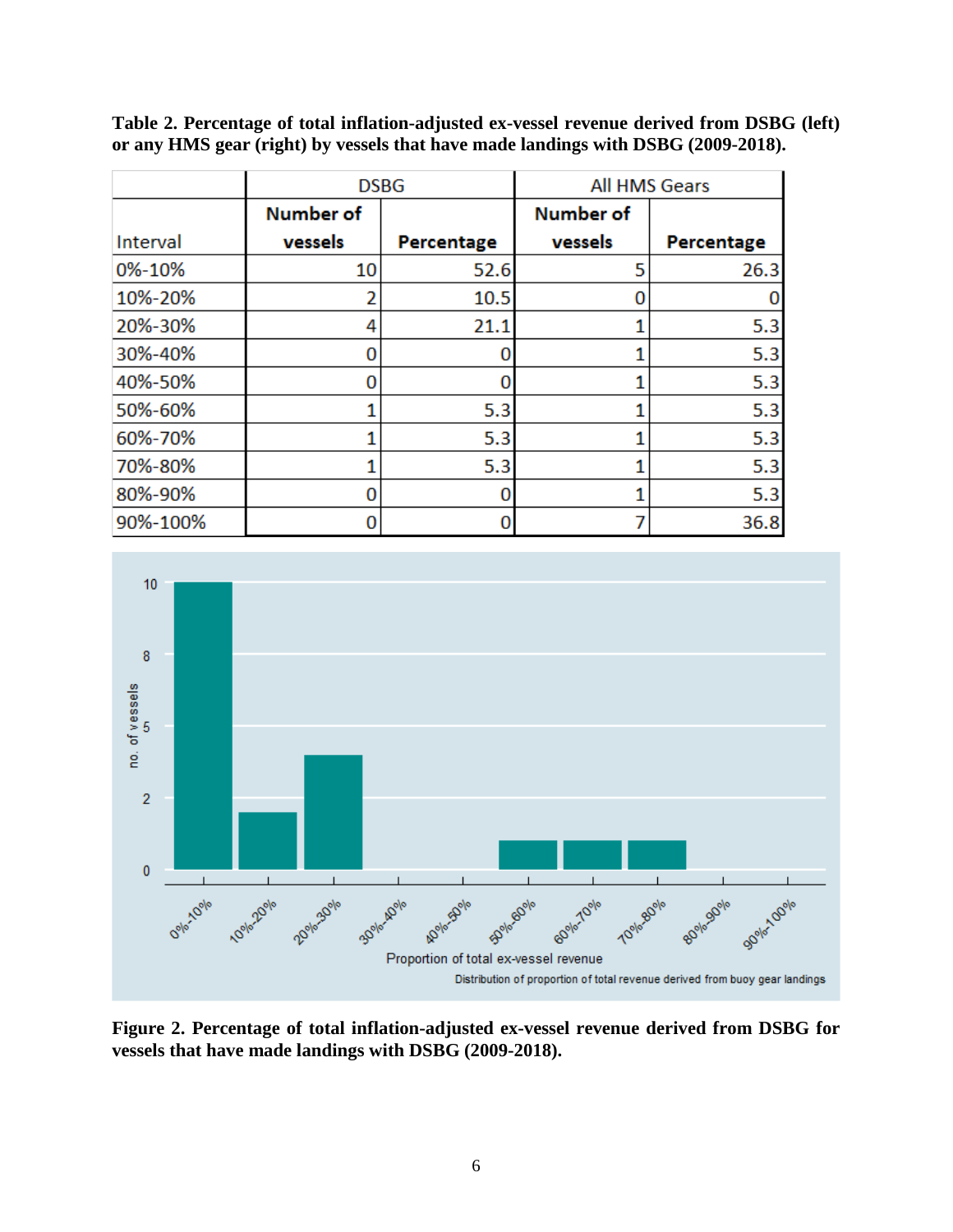

**Figure 3. Percentage of total inflation-adjusted ex-vessel revenue derived from DSBG for vessels that have made landings with HMS gear (2009-2018).**

DSBG has been used by relatively few vessels, and therefore it is difficult to predict to what degree vessels will depend on this gear-type. It is likely that some individuals will use DSBG as their main fishing gear-type, while others may only utilize the gear periodically in conjunction with other gears. Swordfish are seasonally available off of Southern California with abundance increasing in the fall and winter months. The bulk of swordfish landings in the DGN fishery occur from October to January (see **HMS SAFE Table 14b**). Thus far, more than 90 percent of landings with DSBG have occurred between August and December. Given the seasonality of the fishery, participants are likely to engage in other fisheries and are not likely to be solely dependent on DSBG for their livelihood. However, in any portfolio strategy it is hard to judge the importance of a particular gear-type to the overall economic success of a participant.

### **3. Take into account the economics of the fishery**

The Council's phased-in approach to issuing LE DSBG permits would allow for economic impacts to be understood during the phased permit issuance period. Further, the Council's ROA takes into consideration the economics of the swordfish fishery by prioritizing LE permit issuance to those individuals with current and historical swordfish fishing activity and landings.

Authorization of DSBG to fish swordfish off the west coast would allow for an additional supplemental gear-type for west coast swordfish fishermen to increase the availability of locallycaught fish in the market. While future economic performance of DSBG fishing is uncertain, current data on DSBG fishing for swordfish indicates that fishing success and prices obtained are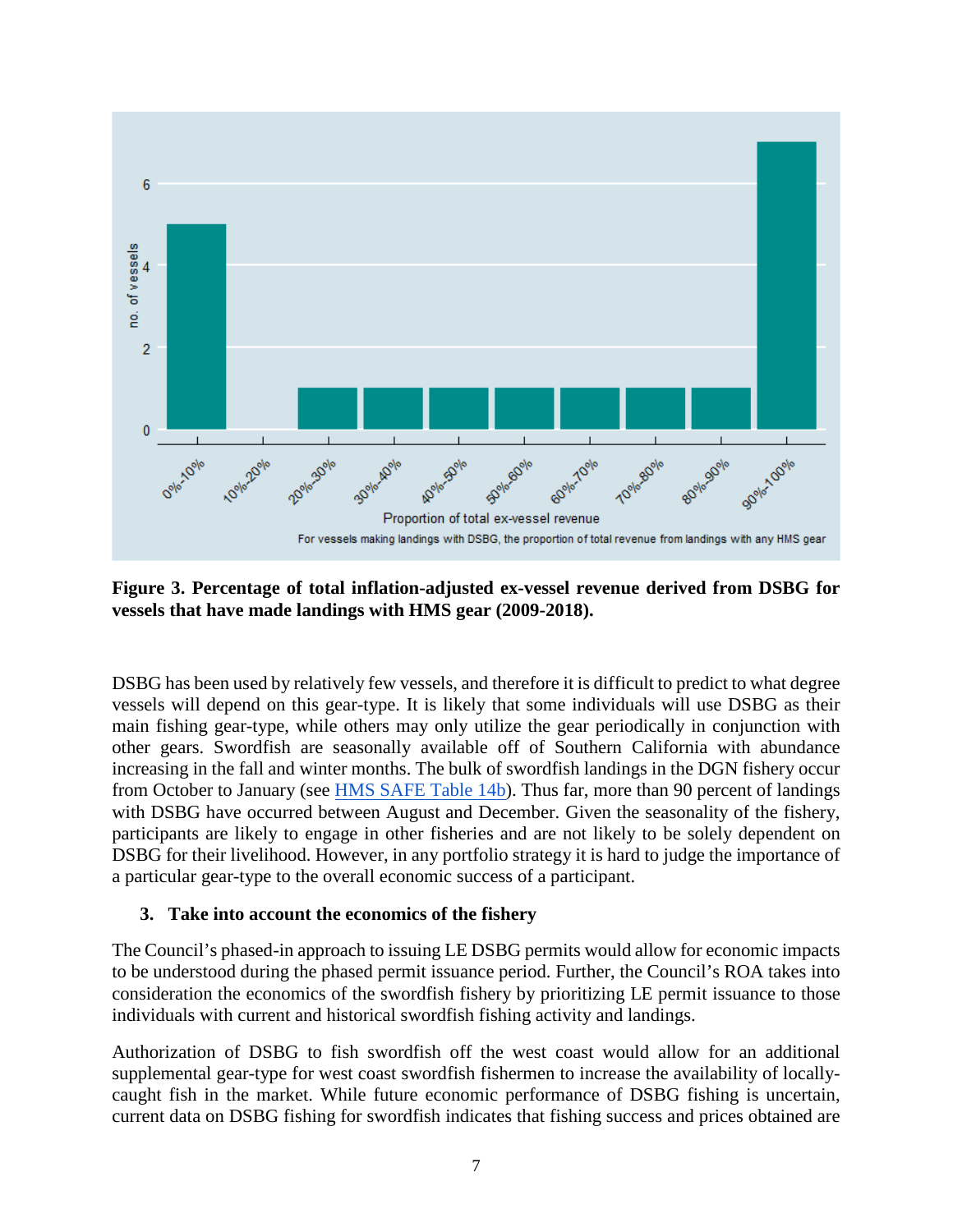quite variable, depending upon the individual fishing and the availability of other sources of swordfish in the market.

Industry concern over the economic viability of prospective DSBG fishing has been a factor in the Council's consideration of an LE permit program. DSBG fishing has been largely reliant on landings that command a relatively high price per pound by selling into a market niche for fresh, high quality swordfish. DSBG fishing is expected to be prosecuted by smaller vessels, catching one or two fish a day, with frequent landings. Thus the operational costs per fish caught are expected to be higher than for vessels using DGN or pelagic longline gear to catch swordfish. In this way, a DSBG fleet is expected to be comparable to the harpoon fishery for swordfish in the SCB. This market niche is small, and it is unknown whether demand at a price point profitable to DSBG-focused fishers could expand.

### **4. Take into account the capability of fishing vessels used in the fishery to engage in other fisheries**

The Council's proposed LE permit program would not hinder permit holders from participating in other fisheries. For example, there is no proposed minimum landings requirement for continued permit possession. As noted above, DSBG use is likely to be seasonal, as is the use of currently permitted gear-types used to target swordfish off the West Coast, and DSBG participants are likely to participate in other fisheries.

### **5. Take into account the cultural and social framework relevant to the fishery and any affected fishing communities**

Swordfish landings are concentrated to ports in the SCB. As shown in Table 3, 94 percent of swordfish landings measured by ex-vessel revenue (excluding those by Hawaii pelagic longline vessels, which are not managed under the HMS Fishery Management Plan) occurred in the SCB over the past decade. The port regions in the SCB are Santa Barbara (including Ventura), Los Angeles (including Orange County), and San Diego.

|           | Table 3. Distribution of total swordfish landings by region, ex-vessel revenue (\$1,000s, |  |  |  |  |  |
|-----------|-------------------------------------------------------------------------------------------|--|--|--|--|--|
|           | inflation-adjusted dollars), 2009-2018. Landings by Hawaii pelagic longline vessels are   |  |  |  |  |  |
| excluded. |                                                                                           |  |  |  |  |  |

| <b>Region</b> | No.<br>vessels | <b>Revenue</b> | <b>Percent</b> |
|---------------|----------------|----------------|----------------|
| <b>SCB</b>    | 105            | \$11,669       | 94.3           |
| not SCB       | 13             | \$704          | 5.70           |